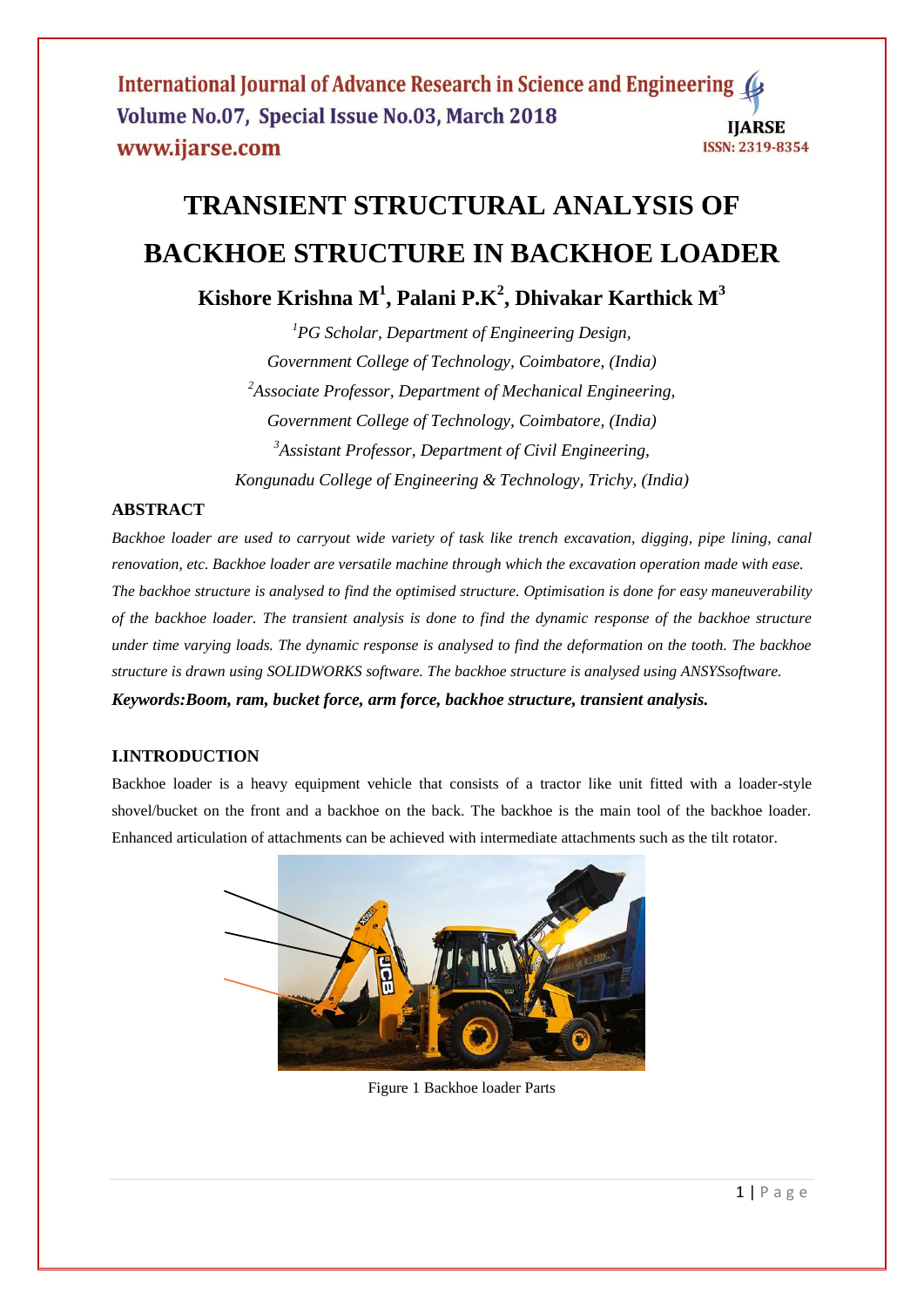## **II.LITERATURE STUDY**

For digging this trenches which are offset from the road, difficulty occur in placing the backhoe in position for the operation. An attachment mounted between the boom and arm of the Backhoe loader. This attachment will enable the arm of the backhoe loader with respect to its boom to rotate about 140°. So by placing the backhoe on road, the boom can be placed on the excavation position and the arm is then rotated by means of two swing cylinders mounted in an inclined manner to place the arm inline with the trenches. The design for this attachment is done using SOLIDWORKS and analyzed by ANSYS WORKBENCH. The outcomes show that the deformation is slight [1].In next paper, theyhave optimized the boom design by reducing its weight. Since, boom is major, heavier and most critical part in excavator & so design of Boom & its optimization is done by FEA approach [2].

An optimized design of boom for excavation of heavy duty machine is done by optimization. The thickness of the material is reduced in the modeling for optimum weight of the excavator [3].An idea to increase the life of backhoe excavator bucket is done by comparing the two material HORDOX-400 and HORDOX-500 in ANSYS, for the similar force and boundary conditions that of the existing bucket [4]. In a study, static structural analysis of backhoe-loader arms has been performed with the finite element method (FEM). According to analysis result, back and front arms of the backhoe-loader are strengthened with the use of reinforcements. As a result of the study, strength of the arms has been increased by nearly 20% [5].

### **III.PROBLEM IDENTIFICATION**

Backhoe Loader is versatile machine and able to operate in different conditions. It is used in different excavation operation like trench digging, laying pipes, etc. But the problem arises in excavating trenches. The backhoe structure at rear end reduce the maneuvariblilty of the backhoe loader. So, the weight of the backhoe structure is reduced by optimization technique. The optimization is done based on the bucket digging and arm crowd force. So, by reducing weight of backhoe, the maneuvaribility and milage of backhoe loader is increased. The objective of the paper is to analyses the backhoe structure with the offset boom. The analysis is done using ANSYS software by loading the max bucket tear out force to the backhoe structure.

## **1.MODELING OF THE BACKHOE STRUCTURE**

The Backhoe structure consists of the following parts,

- 1) Boom
- 2) Arm
- 3) Bucket
- 4) Connecting links

The backhoe structure is constructed using the SOLIDWORKS software.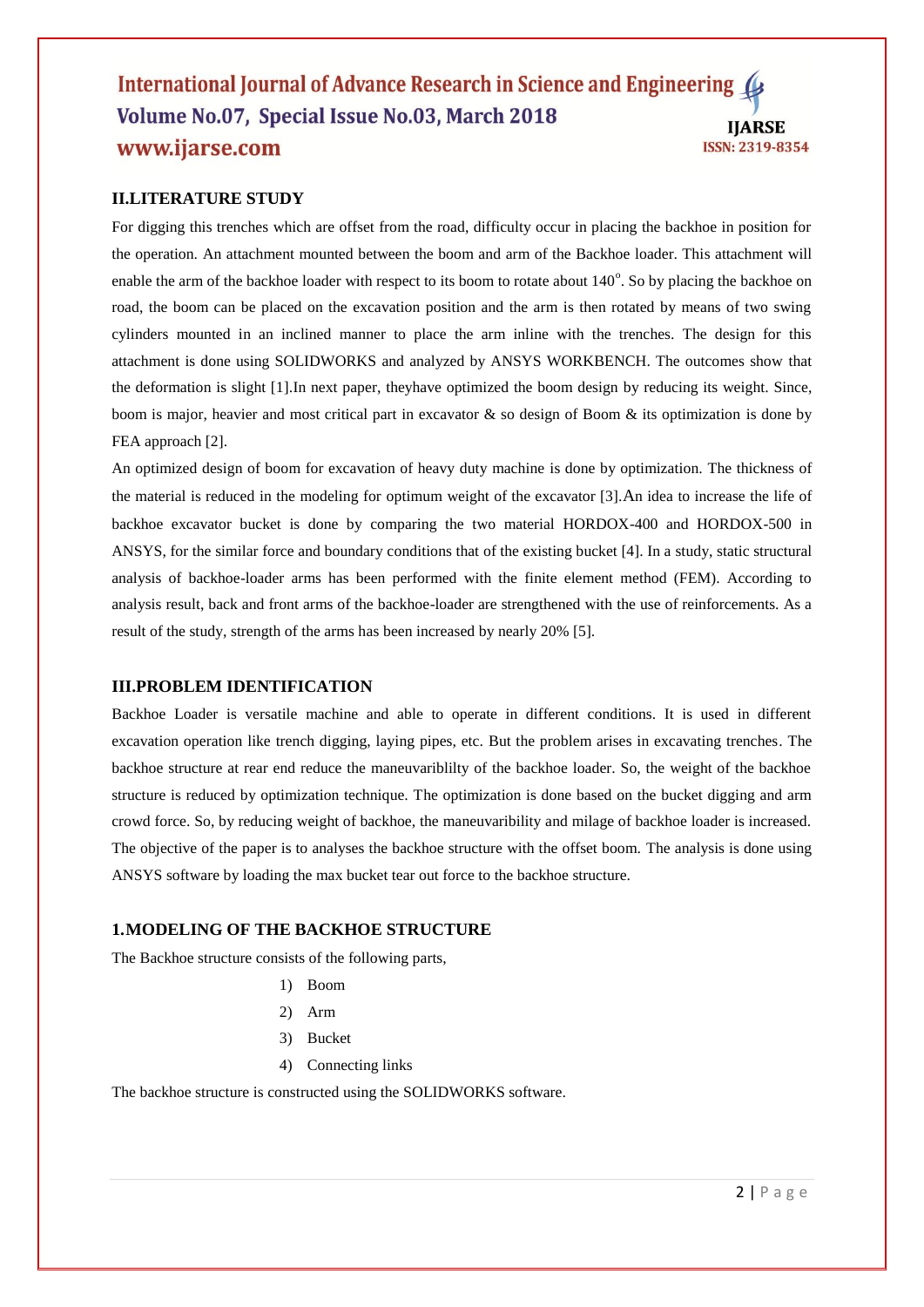

Figure 2 Boom



Figure 3 Arm



Figure 4 Connecting links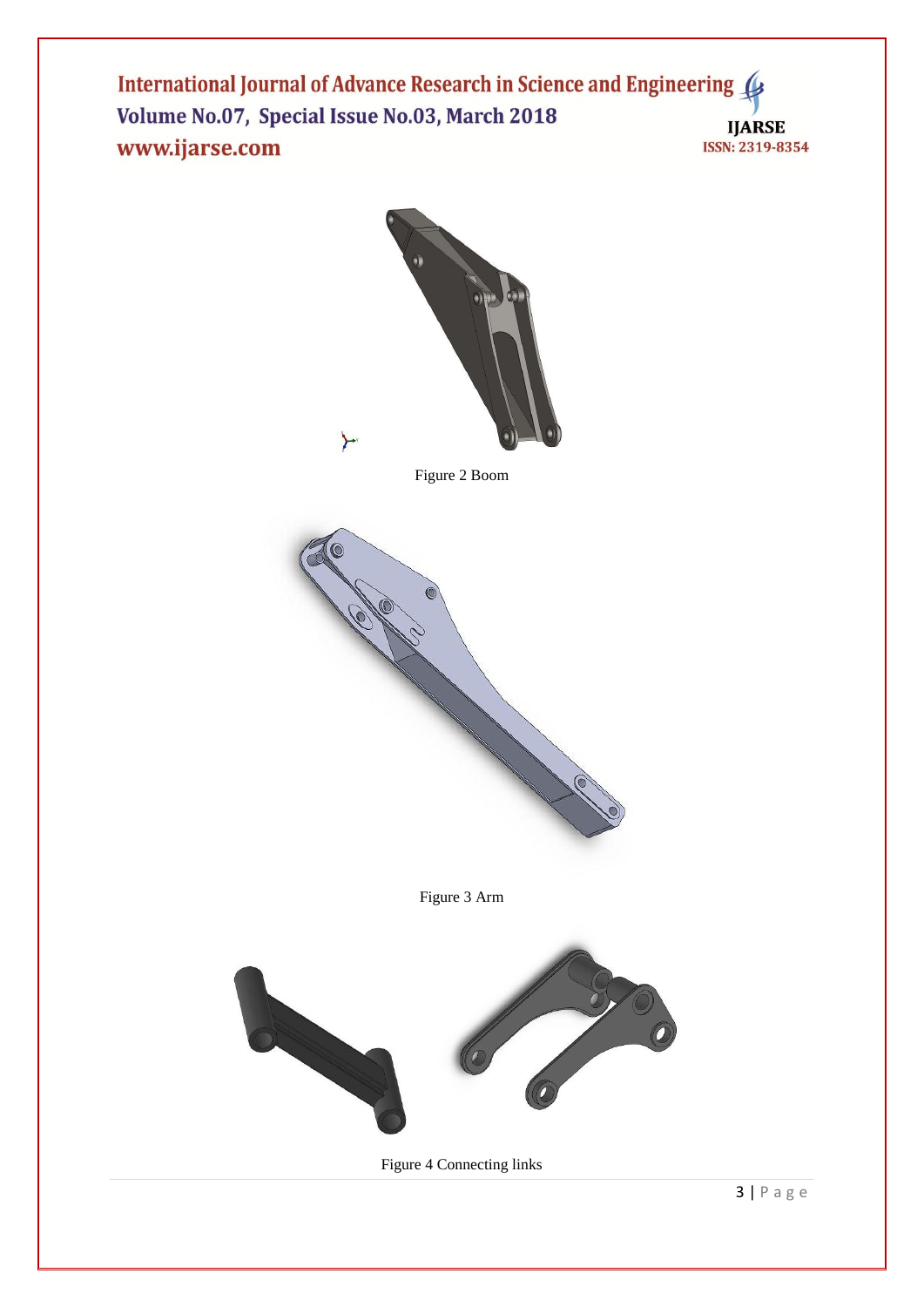

Figure 5 Bucket The assembled View of the Backhoe structure is shown below



Figure 6 Backhoe Structure

# **IV.TRANSIENT ANALYSIS OF BACKHOE STRUCTURE**

The transient analysis is done using the ANSYS software. The max bucket tear out and arm tear out forces is applied on backhoe structure to check for the deformation and stress action. The rating of these digging forces is set by SAE J1197 [6] standard "Surface Vehicle Standards - Hydraulic Excavator and Backhoe Digging Forces".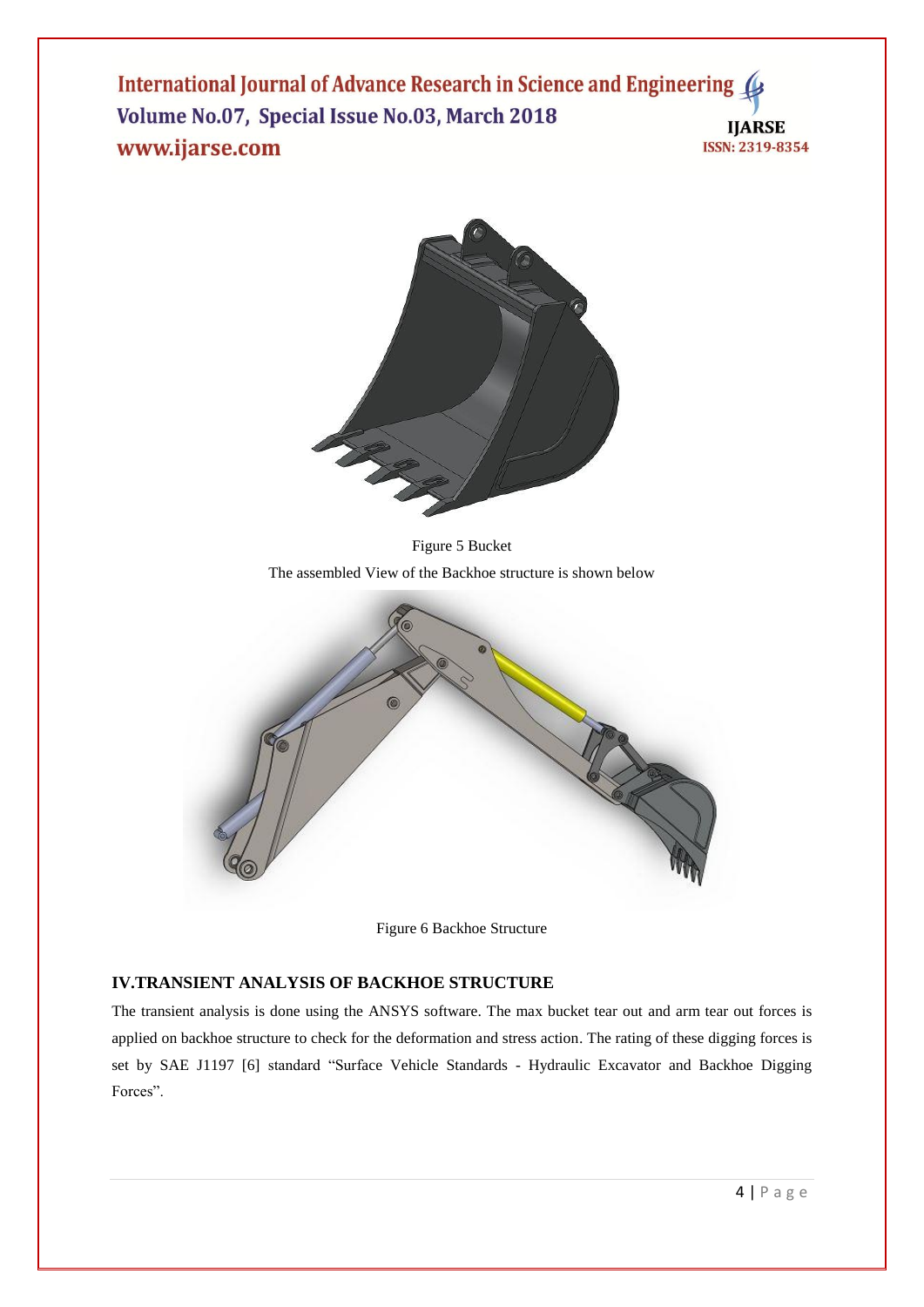

Figure 7 Digging Force Calculation – SAE J1197

The bucket tearout force is calculated by the formula given below.

$$
F_B = \frac{Bucket \ cylinder \ force \ x \ sin\phi}{d_D} \left(\frac{d_A x \ d_c}{d_B}\right)
$$

The value  $\phi$  varies from 12<sup>o</sup> to 105<sup>o</sup>. At  $\phi = 90^\circ$ , F<sub>B</sub> =Max bucket fear out force. The length of d<sub>A</sub>, d<sub>B</sub>, d<sub>C</sub>, d<sub>D</sub> is measured. The bucket cylinder force is found to be 127170 N. The table below gives the various bucket tear out force at different angle  $\phi$ .

| $F_B(N)$ |     | Force on Each tooth (N) |
|----------|-----|-------------------------|
| 8398.94  | 12  | 1679.79                 |
| 19997.48 | 30  | 3999.50                 |
| 34635.64 | 60  | 6927.13                 |
| 39994.97 | 90  | 7998.99                 |
| 38595.14 | 105 | 7719.03                 |

Table 1 Bucket Tear out Force

The Arm Crowd force is calculated by the formula below.

$$
F_S = \frac{Arm\ cylinder\ force\ x\ sin\alpha\ x\ d_E}{d_F}
$$

The value avaries from 44<sup>o</sup> to 128<sup>o</sup>. At  $\alpha = 90^\circ$ , F<sub>B</sub>=Max Arm crowd force. The length of  $d_E, d_F$  is measured. The bucket cylinder force is found to be 189970 N. The table below gives the various arm crowd force at different angle α.

Table 2 Arm Crowd Force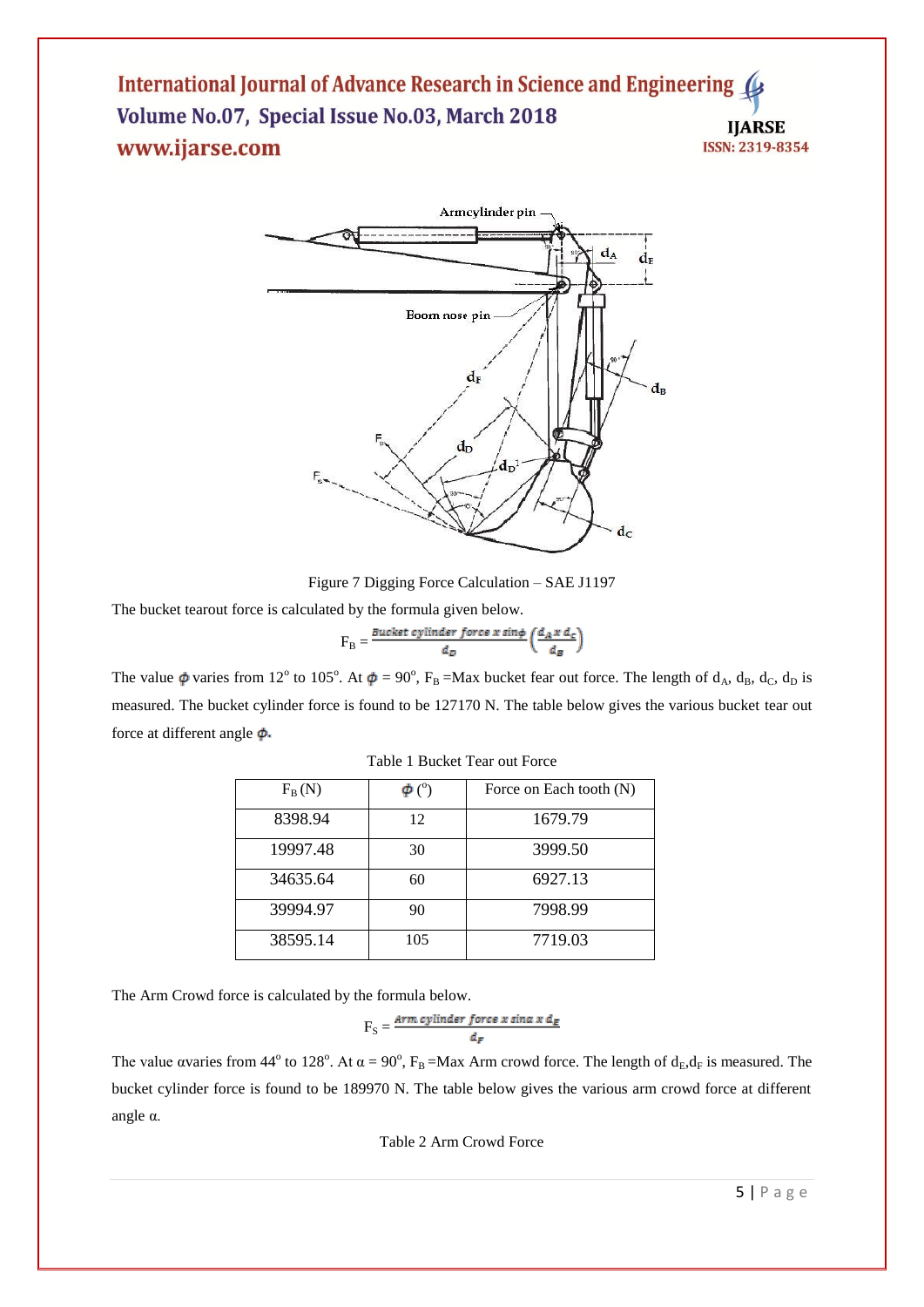| $F_S(N)$    | $\alpha$ ( <sup>o</sup> ) | Force on Each tooth (N) |
|-------------|---------------------------|-------------------------|
| 20599.87188 | 44                        | 4119.97                 |
| 25705.31563 | 60                        | 5141.06                 |
| 29682.8125  | 90                        | 5936.56                 |
| 27872.16094 | 110                       | 5574.43                 |
| 23390.05625 | 128                       | 4678.01                 |

### 4.1 Analysis of backhoe structure

The material considered for the both arm crowd and bucket tear out force analysis is HARDOX 400. The figure 8 shows the meshing of the backhoe structure for both the Arm crowd and bucket tear out force.



### Figure 8 Mesh

 $Type - Fine$  Size – 50 mm

No. of nodes  $-104618$  No. of elements  $-52757$ 

|  | Table 3 Properties of the Hardox 400 |  |  |  |
|--|--------------------------------------|--|--|--|
|--|--------------------------------------|--|--|--|

| S.no | Property        | Value           |
|------|-----------------|-----------------|
|      | Density         | 7850 kg / $m^3$ |
|      | Poisson's ratio | 0.29            |
|      | Yield Strength  | 1000 MPa        |

The material properties of HARDOX 400 is given in the table 3.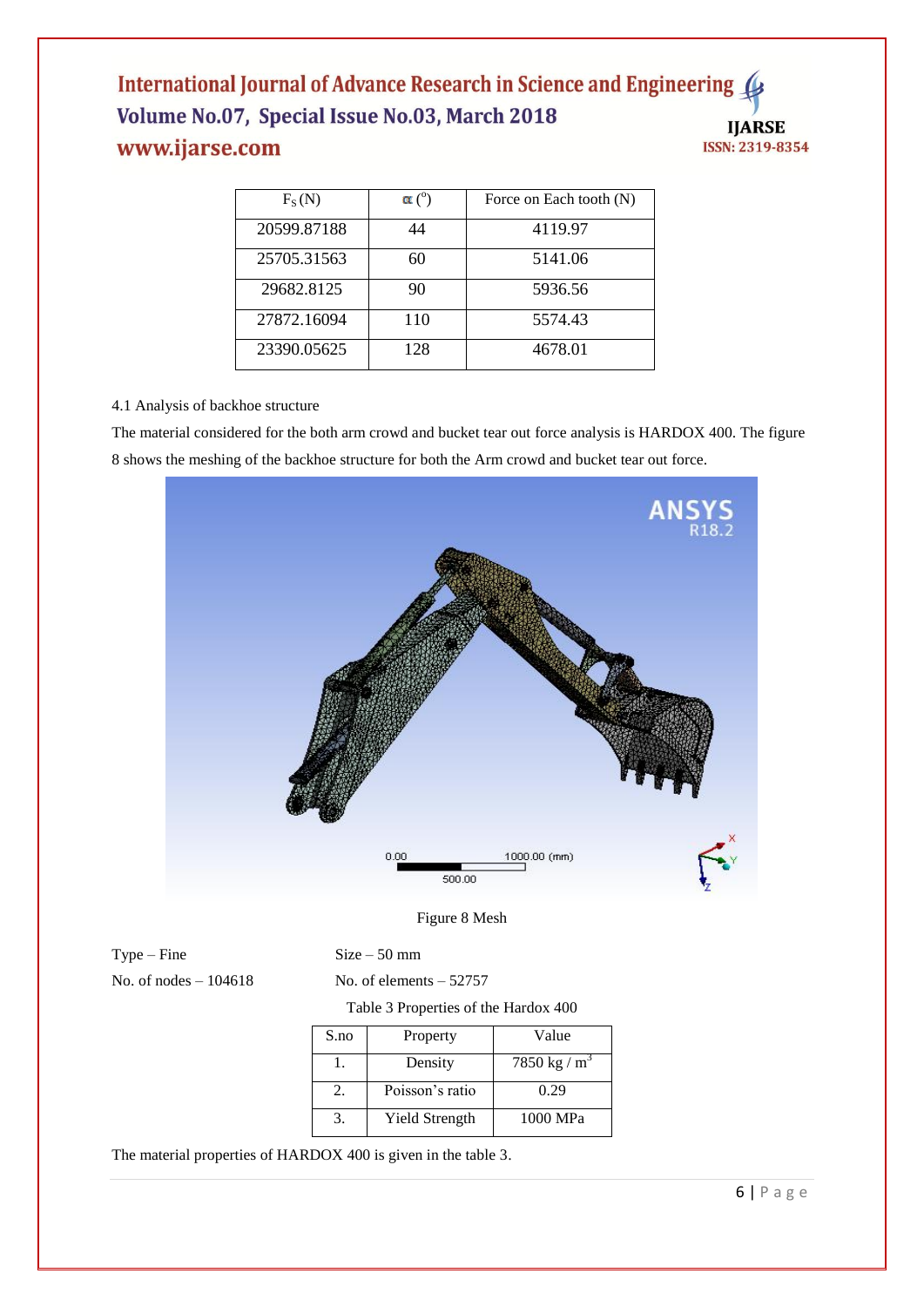## 4.2 Bucket Tear Out Force:

The bucket tear out force act in tangential direction to the bucket. So the force are resolved and applied in analysis.

#### 4.2.1 Loads



Figure 9 Loads – Bucket Force



4.2.2 Total Deformation

Figure 10 Total deformation – Bucket Force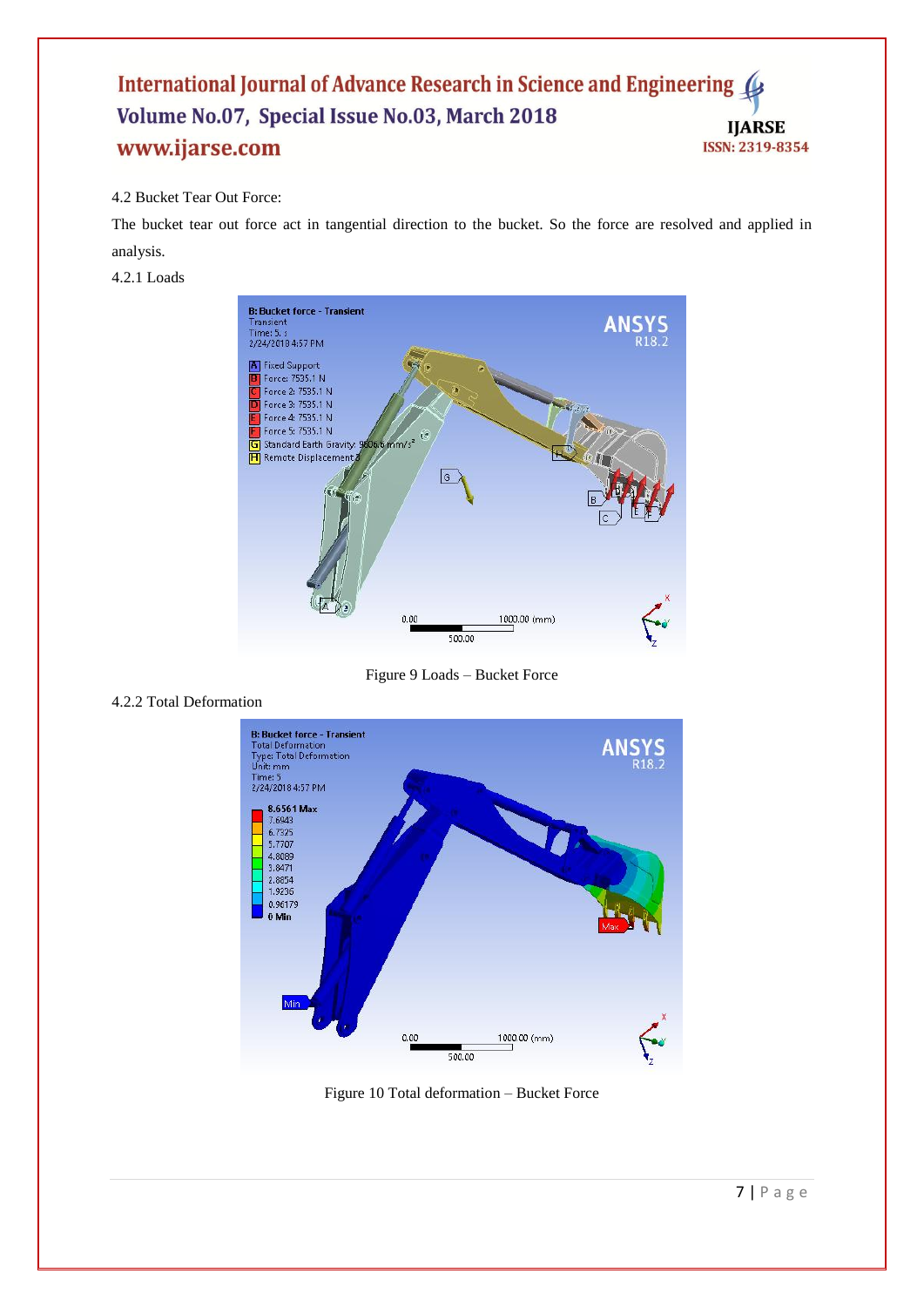## 4.2.3 Von – mises Stress



Figure 11 Von-mises stress – Bucket force

```
4.2.4 Result – Bucket Force
```

| Table 4 Bucket force analysis results |  |  |  |  |  |  |
|---------------------------------------|--|--|--|--|--|--|
|---------------------------------------|--|--|--|--|--|--|

| Force $(N)$ | Total Deformation (mm) | Von mises Stress (MPa) |
|-------------|------------------------|------------------------|
| 8398.94     | 1.77                   | 61.57                  |
| 19997.48    | 4.40                   | 153.15                 |
| 34635.64    | 7.75                   | 271.30                 |
| 39994.97    | 8.98                   | 314.79                 |
| 38595.14    | 8.65                   | 303.41                 |

At max bucket force the deformation is found to be 9 mm which is less when compare to the tooth thickness.

#### 4.3 Arm Crowd Force:

The Arm crowd out force act in tangential direction to the bucket. So the force are resolved and applied in analysis.

4.3.1 Loads



Figure 12 Loads – Arm Force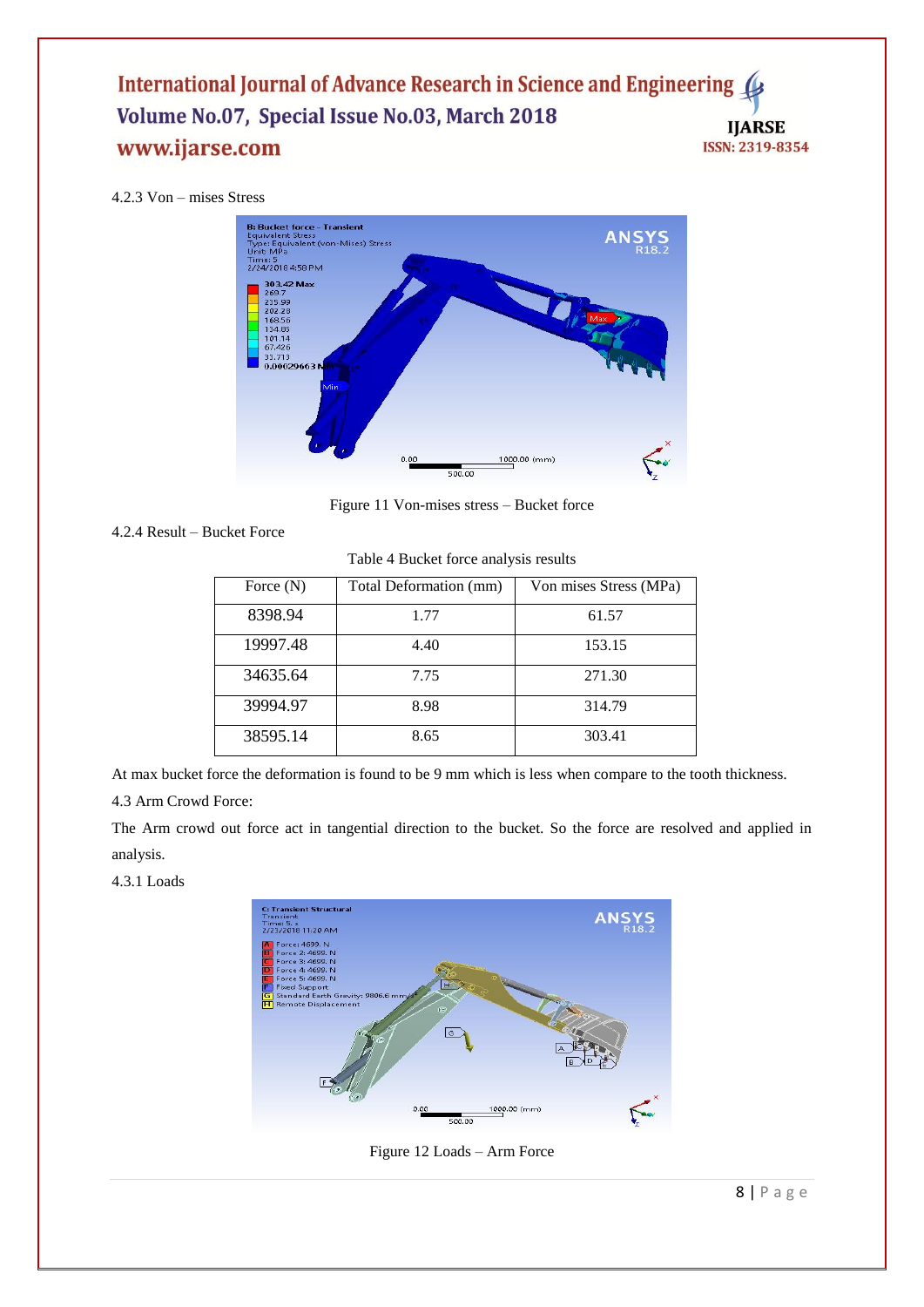#### 4.3.2 Total Deformation



Figure 13 Total deformation – Arm Force

#### 4.3.3 Von – mises Stress



Figure 14Von-mises stress – Arm force

#### 4.3.4 Result –Arm Force

Table 5 Bucket force analysis results

| Force $(N)$ | Total Deformation (mm) | Von mises Stress (MPa) |
|-------------|------------------------|------------------------|
| 20599.87188 | 10.75                  | 256.44                 |
| 25705.31563 | 13.65                  | 325.26                 |
| 29682.8125  | 15.88                  | 378.37                 |
| 27872.16094 | 14.88                  | 354.53                 |
| 23390.05625 | 12.32                  | 293.67                 |

At max bucket force the deformation is found to be 16 mm which is less when compare to the tooth thickness.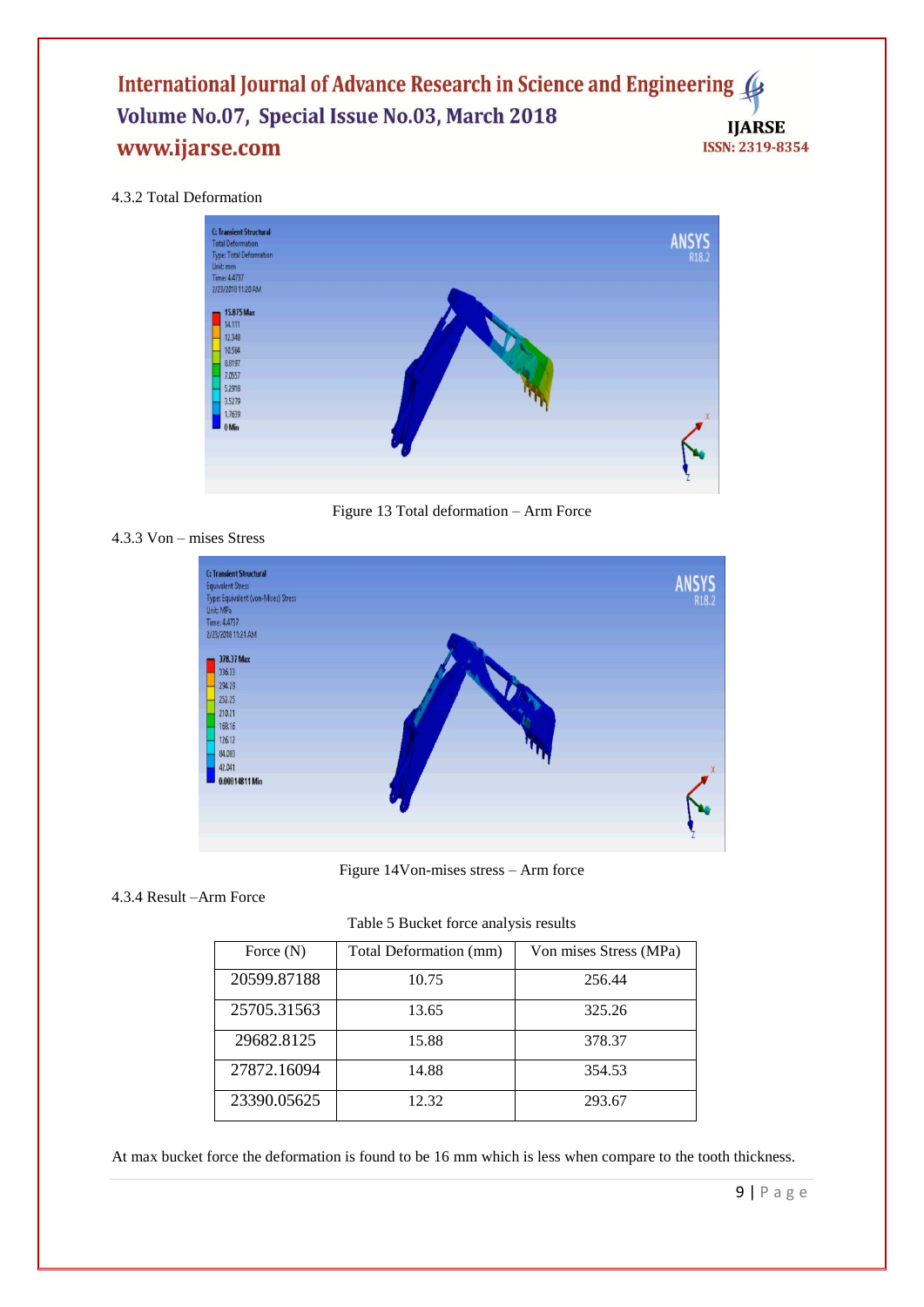# **V.RESULTS**

Table 6 Analysis result

| S.no | Analysis Result        | Bucket force | Arm Force |
|------|------------------------|--------------|-----------|
|      | Total deformation (mm) |              |           |
|      | Von-mises stress (MPa) | 314.79       | 378.37    |

From the result it is seen that the

1) Stress developed lies below the yield strength of the material.

2) The total deformation allows less than the thickness of the part.

And hence the design is found to be safe. At max arm crowd force, the deformation is high. Under arm crowd condition, the life of the tooth reduce because of the high deformation.

# **VI.CONCLUSION**

So, from the analysis result we can see the stress developed and total deformation lies below the design criteria. The deformation of tooth is more at arm crowd condition. So, by controlling the force exerted by arm cylinder using a pressure relief valve, we are able to reduce the deformation on the tooth. Optimizing the backhoe structure, we are able to reduce the weight of the backhoe structure. Optimisation is done to reduce the weight imbalance of the backhoe machine. Because the increase in weight at rear end, reduce the maneuverability and performance of the backhoe machine.

# **VII.ACKNOWLEDGMENT**

I express my deep sense of gratitude and heartfelt thanks to project guide Dr. P. K. PALANI, M.E., Ph.D., Associate Professor of the Department of Mechanical Engineering, for his valuable guidance with constant encouragement, motivation and help right from deciding the topic, finalizing the thesis work, method of presentation and taking necessary corrections which triggered me to a great extent in completing the thesis work successfully.

# **REFERENCES**

- [1] Kishore Krishna M, Palani P.K, "Design of Boom Attachment in Backhoe Loader to Excavate Inaccessible Location",SSRG International Journal of Mechanical Engineering (SSRG-IJME), Vol 4 Issue 12 Dec 2017, pp. 35-39.
- [2] Niteen S. Patil and Vinay. M. malbhage, "FEA Analysis and Optimization of Boom of Excavator", International Conference on Ideas, Impact and Innovation in Mechanical Engineering, vol. 5, Issue 6, Jun 2017, pp. 625-632.
- [3] Amol B. Bhosale, Maruthi B H and Channakeshavalu K, "Optimization of the Hydraulic Excavator Boom using FEA approach", International Journal for Technological Research in Engineering, vol.2, issue 11, July 2015, pp.2521-2524.